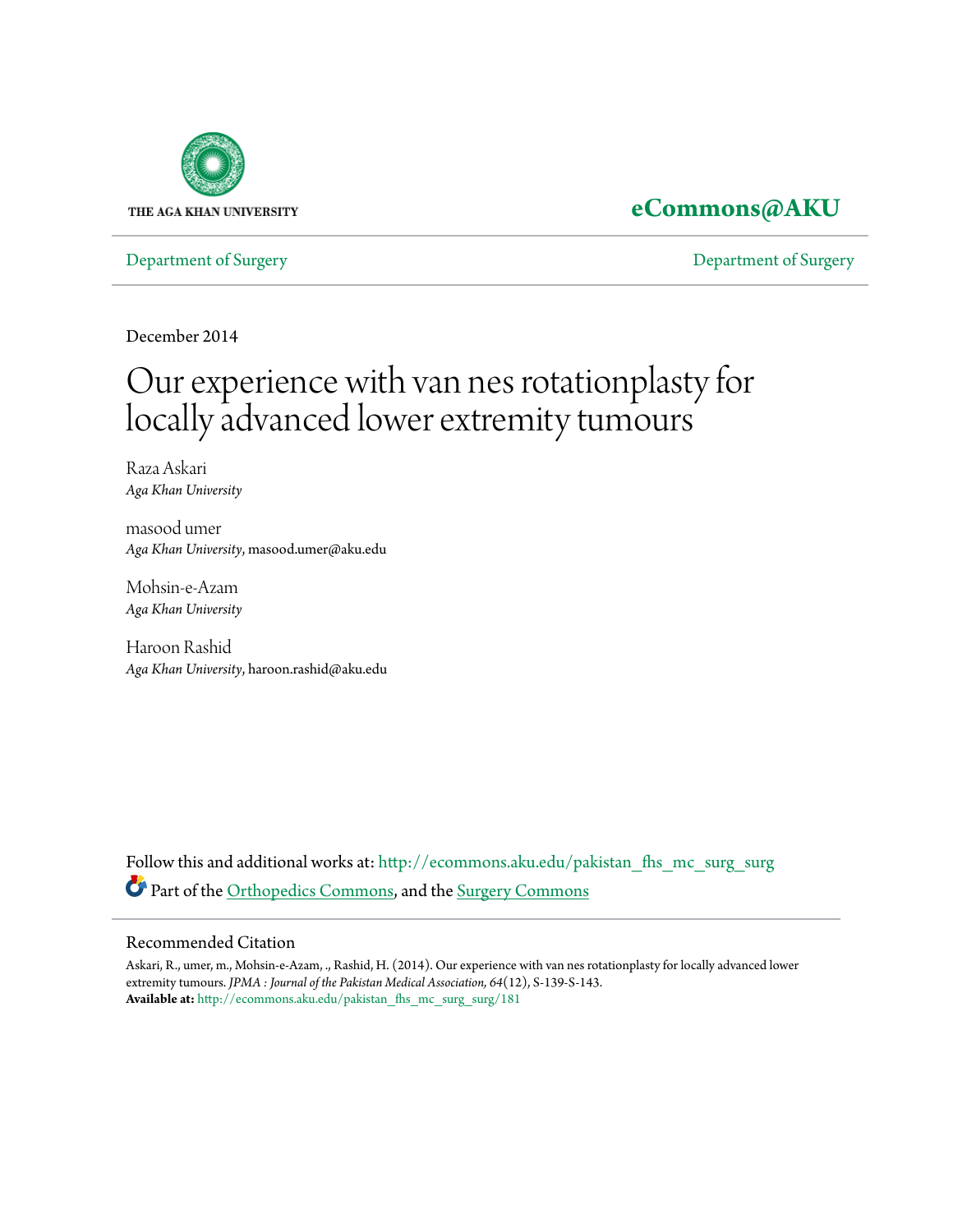ORIGINAL ARTICLE

## **Our experience with Van Nes Rotationplasty for locally advanced lower extremity tumours**

Raza Askari, Masood Umer, Mohsin-e-Azam, Haroon-ur-Rashid

#### **Abstract**

**Objective:** To present an early experience with the time-tested technique of Van Ness Rotationplasty to save distal lmbs.

**Methods:** Van Nes Rotationplasty for locally advanced lower extremity tumours. A reterorespective audit was conducted at Aga Khan University Hospital, Karachi, and comprised cases of bone and soft tissue sarcoma who underwent Van Ness Rotationplasty over seven years from January 2005 to December 2011. Demographic data, family history, past history, co-morbids, date since diagnosis, duration of symptoms, type of tumour, metastasis, preop and post-op functional status, recurrence and survival were collected.

**Results:** Of the 351 cases of bone and soft tissue sarcoma, 9 (2.6%) underwent Van Ness Rotationplasty and were included in the study. The mean duration of symptoms was 7±3SD months (range: 8-41 months). All except 1(11.1%) were osteogenic sarcomas. All except 1(11.1%) involved distal femur. Overall, 7(77.8%) had localised Enneking stage IIB disease. Two (22.2%) patients expired due to metastatic disease, but none had local recurrence. Complete excision of tumour was achieved in all (100%) patients. Longest follow-up was of 34 months while the shortest was of 6 months. No local recurrences were noted. Functional recovery was good. Two (22.2%) patients had simultaneous sciatic nerve repair as part of the primary procedure. Both of them had good motor function at the time of final follow-up. Mean Musculoskeletal Tumour Societyscore was 23.88±2SD.

**Conclusions:** Van Nes Rotationplasty was found to be a successful alternative to amputation in cases of locally advanced tumours of distal femur or proximal tibia.

**Keywords:** Amputation, Bone neoplasm, Van Nes Rotationplasty, Limb salvage. (JPMA 64: S-139 (Suppl. 2); 2014)

#### **Introduction**

Rotationplasty for functional replacement of knee joint by the rotated ankle joint was described in 1930 by Borggreve in a patient who had severe shortening of leg after tuberculosis of the knee.<sup>1</sup> Later, this technique was used to treat patients who had congenital deficiency of femur.2-7 The first rotationplasty after resection of osteosarcoma in the distal part of femur in a child was performed at the Orthopaedic University Clinic in Vienna in 1974.<sup>8</sup>

In patients who have had a primary osteogenic sarcoma, the improved rate of survival after the introduction of effective adjuvant chemotherapy has accentuated the need for optimum restoration of function. In the past, either disarticulation at the hip or proximal above-theknee amputation was performed. Currently, rotationplasty is commonly used for limb salvage in patients who have a sarcoma of the lower extremity and as an alternative to above-the-knee amputation when resection of the tumour followed by endoprosthetic

Aga Khan University Hospital, Karachi. **Correspondence:** Raza Askari. Email: dr\_razaaskari@hotmail.com reconstruction does not seem possible. En bloc resection of the tumour together with the intact knee joint allows oncologically safe margins to be achieved operatively even if the tumour has invaded the knee joint or the popliteal vessels.<sup>9</sup> The procedure can be performed for malignant lesions in the proximal tibia or in distal femur.

In this procedure, segments of the femur or tibia, with adjacent soft tissue, are removed, and the neurovascular bundle is kept intact. The remaining distal part of the limb is rotated 180 degrees and is then attached to the femoral stump. For this operation to be done, the nerves must be intact and the principal vessels, if involved, must be able to be reconstructed with vascular grafts. Van Nes tibial rotationplasty allows wide excision of the tumour and continuation of longitudinal bone growth.

The Van Nes tibial rotationplasty has been used previously for reconstruction after excision of a tumour. Murray et al. measured the strength in the limb and the pattern of gait in two children who had had rotationplasty at the ages of six and seven years and concluded that the procedure was a worthwhile alternative to above-the-knee amputation. Knahr et al. evaluated the function of 12 patients who had had rotationplasty, most of whom could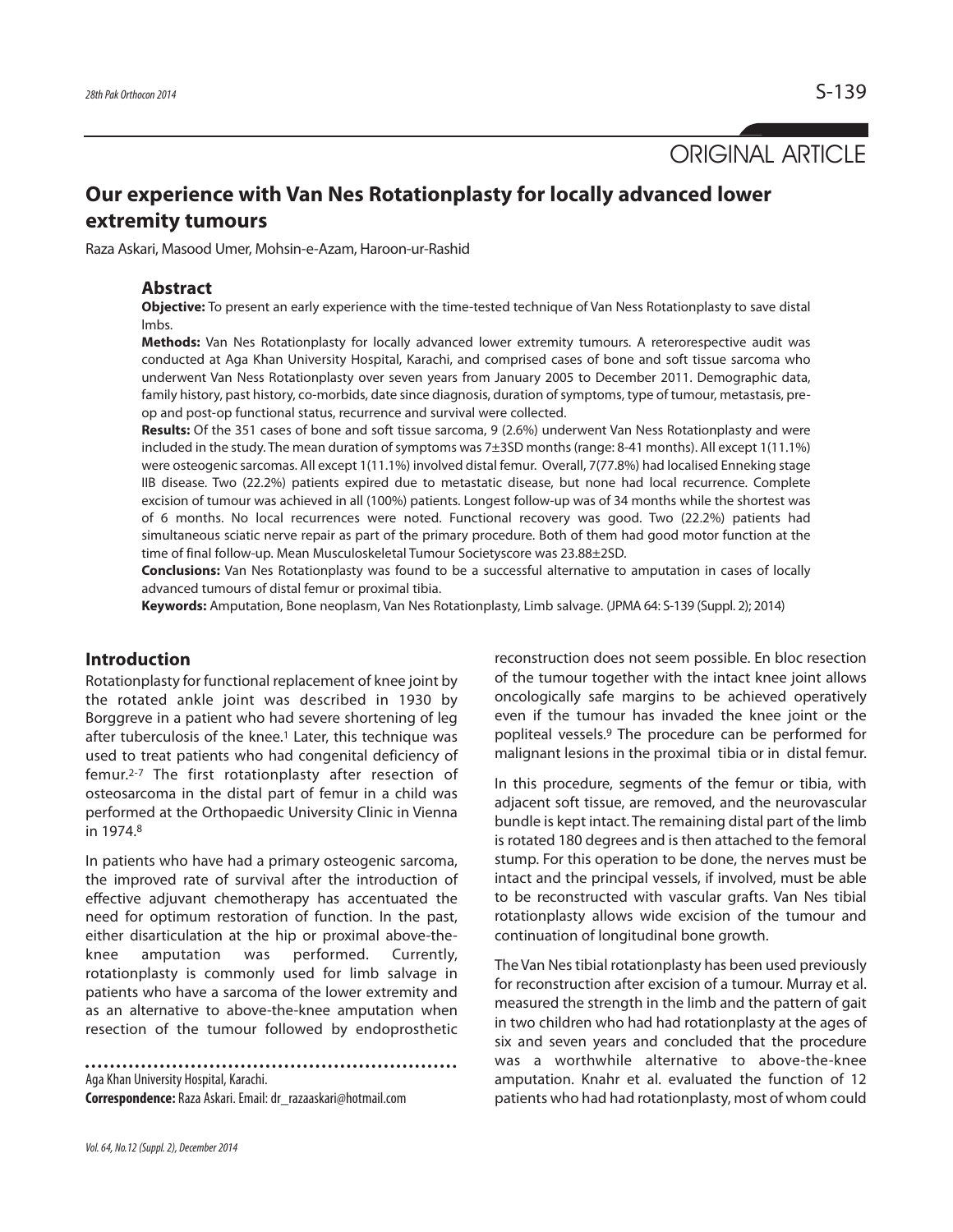participate in sports. One of the major disadvantages of the procedure is the unusual appearance of the limb.

In the present study, we present our early clinical experience with the Van Nes rotationplasty procedure.

#### **Patients and Methods**

Van Nes Rotationplasty for locally advanced lower extremity tumours. A reterorespective audit was conducted at Aga Khan University Hospital (AKUH), Karachi, and comprised cases of bone and soft tissue sarcoma that underwent Van Ness Rotationplasty over seven years from January 2005 to December 2011. Demographic data, family history, past history, comorbids, date since diagnosis, duration of symptoms, type of tumour, metastasis, pre-op and post-op functional status, recurrence and survival were collected. The preoperative work-up included routine radiographs, bone and soft-tissue scintigraphy, magnetic resonance imaging (MRI) of the lesion and computed tomography (CT) scan of the chest.

The primary consideration in selection of the site of the femoral osteotomy was to allow for excision of at least 3cm of normal bone proximal to the most proximal extent of the tumour. Whenever possible, the secondary goal was that the level of the ankle (false knee) should be comparable with that of the normal knee at maturity. All patients received neo-adjuvant chemotherapy prior to surgery. All patients along with their relatives were counselled before the surgery regarding the various options available to them along with the advantages and disadvantages of each. All patients were shown photographs and functional videos of previous patients who had undergone the procedure. Rotationplasty surgery was performed only after the patients and their relatives were completely aware of the cosmetic consequences of the procedure and had given appropriate informed consent, including permission to use photographs for publication.

Intramedullary (IM) nail or 4.5mm Dynamic Compression Plate (DCP) was used in our cases to join femur with tibia depending upon skeletal maturity.

The operative technique was that of wide margin excision. The extent of bony resection was planned on MRI of the diseased region. The minimum margin of resection was 3cm from the maximum extent of the disease. The resection extent was planned so at skeletal maturity the heel of the rotated foot would come to the knee of the normal side. In a skeletally mature patient, this would be achieved at the time of surgery. In a skeletally immature patient, the operated limb would be kept longer. The skin

incision was rhomboid with the apex at the level of the proximal bone cut and the distal arms meeting at the level of distal cut. The two oblong arms of the skin incision met posteriorly both proximally and distally. The posterior cuts were then joined by a single vertical posterior incision.

First we identified the sciatic nerve and both its branches. Soft tissue was meticulously dissected out so that no spillage or breach of the tumour took place. If the vessel was not involved, it was also isolated and all surrounding tissue was dissected out and the bone was cut at the required level. Vascular reconstruction was done when required with synthetic grafts by the vascular surgeon. Femur was cut early as it allowed the distal portion to be rotated freely and give better and easy access to the dissection of vessels and nerves.

Once the resection was completed, hemostasis was achieved. The distal limb was then externally rotated and fixed to the femur with an IM nail or DCP. Cuts were made at right angles and excellent contact was made with the bone. The quadriceps muscles were sutured to the plantar flexors of the foot, and the hamstrings were sutured to the dorsiflexors. During closure, care was taken to adjust the excess girth of the thigh evenly around the leg to minimise wound-related complications.

Range-of-motion exercises to maximise dorsiflexion and plantar flexion of the ankle were started preoperatively and continued postoperatively. Ankle dorsiflexor and plantar flexor were strengthened.

Patients were kept in house for 5 to 6 days postoperatively. Drains were not used. On day 12 stitches were removed. When the wound got healed and bone ends were progressing well, the patients were fitted with external prosthesis and encouraged to walk usually at 6 weeks. The patients were followed up regularly in the outpatient department (OPD) for a period ranging from 6 months to 34 months (Figures 1-5).

#### **Results**

Of the 351 cases of bone and soft tissue sarcoma, 9(2.6%) underwent Van Ness Rotationplasty and were included in the study; 5(55.6%) females and 4(44.4%) males. Age ranged from 7 to 39 years with a mean of 15±2SD years. The mean duration of symptoms was  $7±3$  SD months (range: 8-41 months). Eight (88.9%) were osteogenic sarcomas, and 1(11.1%) had squamous cell carcinoma of knee. Besides, 8(88.9%) involved distal femur. Overall, 7(77.8%) had localised Enneking stage IIB disease.

Two (22.2%) patients expired due to metastatic disease, but none had local recurrence. Complete excision of tumour was achieved in all (100%) patients. No local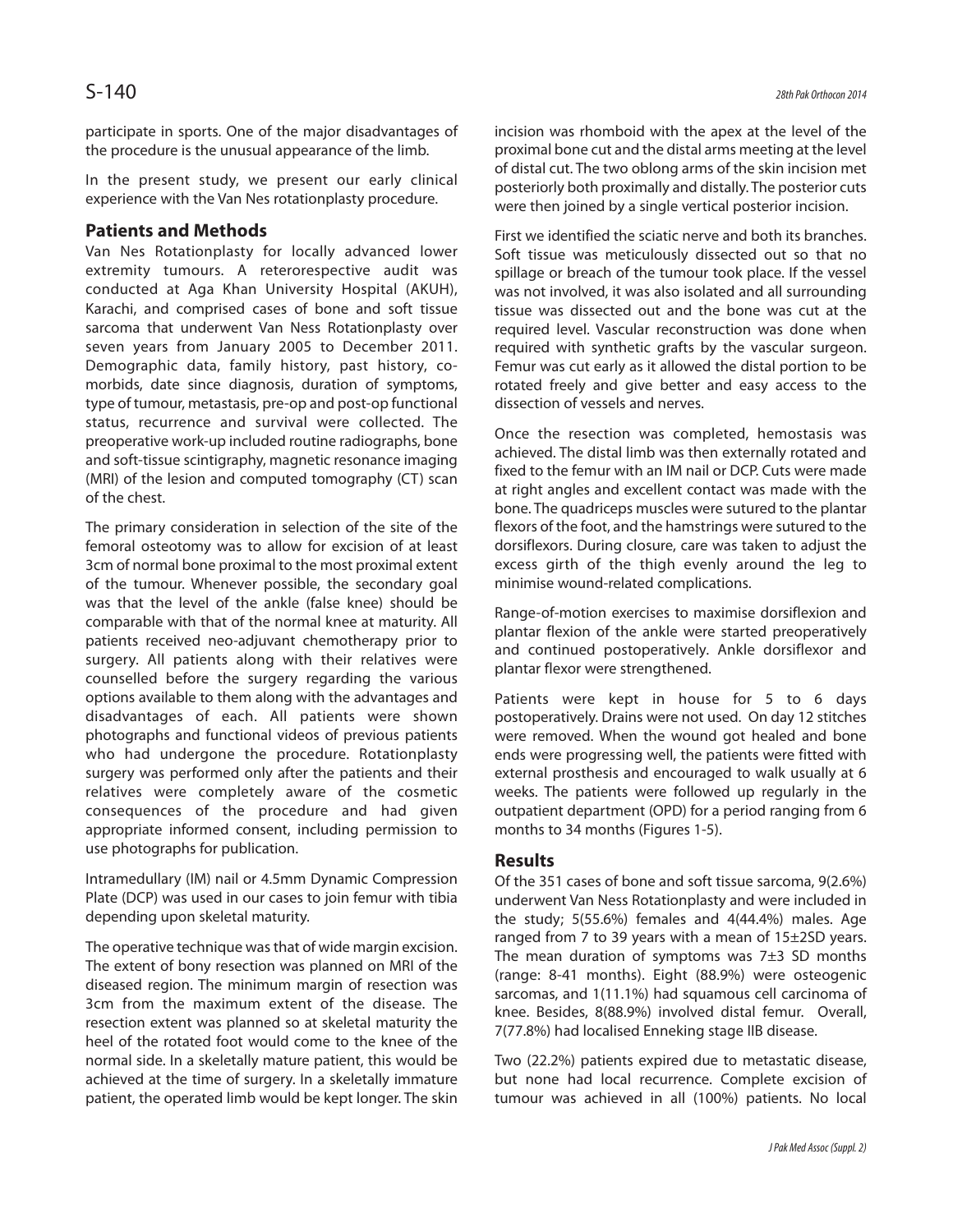28th Pak Orthocon 2014  $\mathsf{S}\text{-141}$ 



**Figure-1:** Pre-op X-rays of the patient showing leison at distal femur.



**Figure-2:** Pre-op magnetic resonance imaging(MRI) of the patient showing leison at distal femur.

recurrences were noted and functional recovery was good. Two (22.2%) patients had simultaneous sciatic nerve repair as part of the primary procedure. Both of them had good motor function at the time of final followup. Only 1(11.1%) patient had attained full skeletal growth at the time of index surgery. All (100%) patients received neo-adjuvant chemotherapy. Mean Musculoskeletal Tumour Societyscore was 23.88±2SD.

Two (22.2%) patients died of metastatic disease; 1(11.1%) about 12 months and 1(11.1%) about 18 months after the



**Figure-3:** Intra-op picture of the patient after resection of the tumour.



**Figure-4:** Specimen X-rays of the resected tumour.

**Table:** Data on the patients who had rotationplasty.

| Case | Gender, Age | <b>Status at last follow-up</b> |
|------|-------------|---------------------------------|
|      | 18 M        | Died due to metastatic disease  |
|      | 39 M        | Alive and well                  |
| 3    | 7 F         | Died due to metastatic disease  |
| 4    | 8 F         | Alive and well                  |
| 5    | 12F         | Alive and well                  |
| 6    | 8 F         | Alive and well                  |
|      | 14 M        | Alive and well                  |
| 8    | 9 F         | Alive and well                  |
|      | 10 M        | Alive and well                  |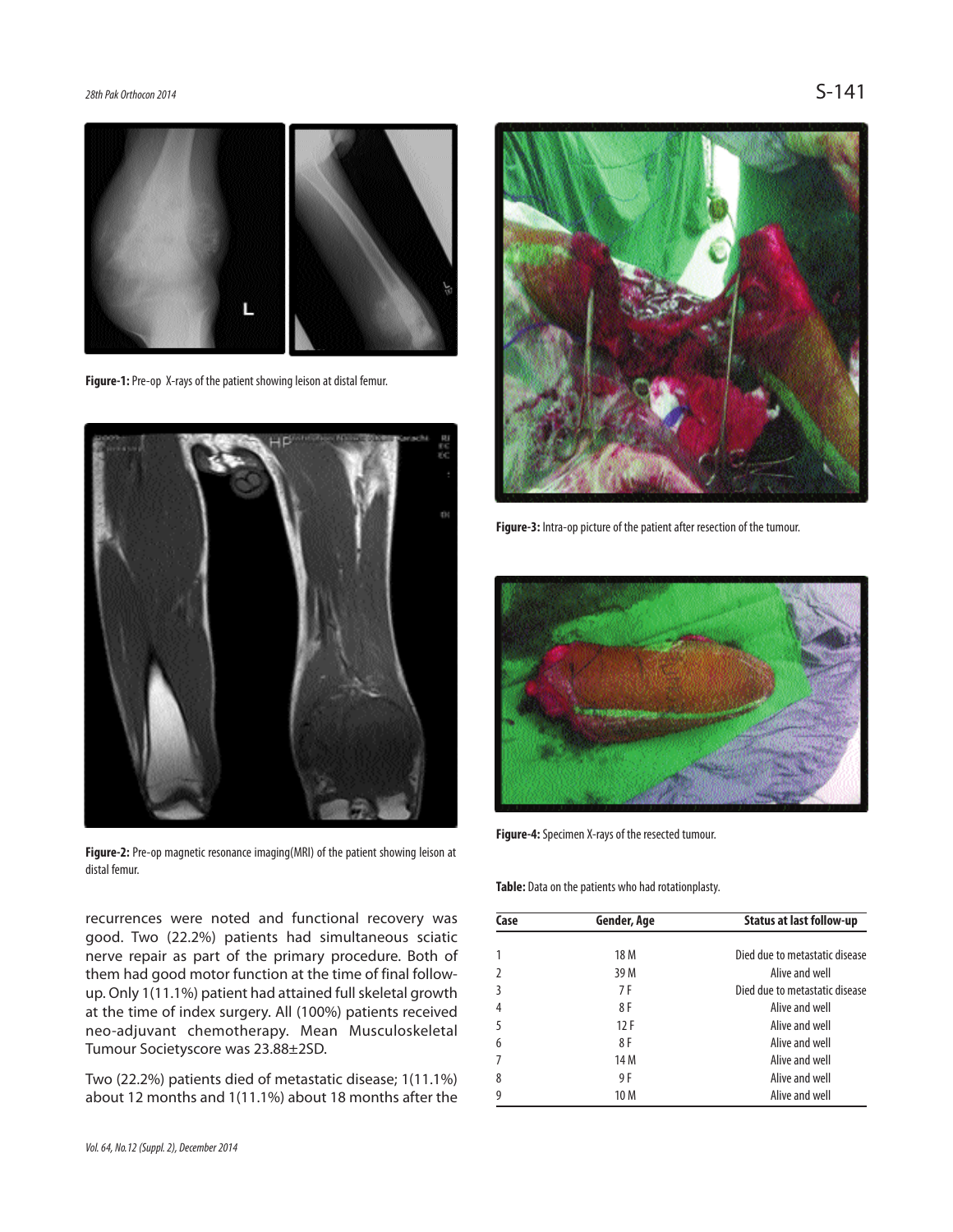

**Figure-5:** Post-op picture of the patient after surgery.

index surgery. None had local recurrence. One of the patients who expired had an MSTS score <20 while other had 21. The rest of the 7(77.8% patients walked by having a below-knee prosthesis and none had major complications or any delayed unions.

### **Discussion**

Amputation, Van Nes Rotationplasty, endoprosthetic replacement and biological reconstruction are the operative choices for a skeletally immature patient with malignant sarcoma of the distal femur. The major advantages of rotationplasty are that the patient does not feel like an amputee because the foot is preserved, and the patient's function is comparable with that of a belowthe-knee amputee. Furthermore, problems with the amputation stump, such as neuroma or phantom pain, which could jeopardise the use of a prosthesis, do not arise because weight is borne as it would be naturally, on the sole of the foot.<sup>10</sup>

The five-year disease-free survival rate after the Van Nes Rotationplasty in our patients was comparable with that for all patients who had osteogenic sarcoma of the distal end of the femur without metastases. An important feature of a successful procedure for ablation of a tumour is the absence of local recurrence. As noted, there were no recurrences in our series. The two patients who died had distant metastases.

Not all patients who have a tumour of the distal end of the femur are candidates for a limb-sparing procedure. In very young children, a substantial limb-length discrepancy may develop not only because one or both femoral physes are lost, but also because the unaffected limb grows faster than the affected limb. An expandable endoprosthesis, which can be lengthened at regular intervals to match the growth of the unaffected limb, may be a solution, but the designs of expandable prostheses that are now commercially available are very costly and can be associated with mechanical failure.<sup>11</sup>

The three main advantages of rotationplasty compared with above-the-knee amputation are that it provides a functioning joint at the level of the knee ,the tissue of the foot tolerates the socket loads better than does a stump, and a smaller external prosthetic segment is needed. The two main advantages of rotationplasty compared with endoprosthetic replacement are that it allows continued growth of the modified segment of the limb and it is more durable. It is therefore important to know the functional outcomes associated with these operative alternatives. The relative energy cost for the patients who had a rotationplasty averaged 38 per cent of the maximum and for the above-the-knee amputees, it averaged 46 per cent. In general, an individual can sustain prolonged physical activity if the relative energy cost is less than 50 per cent of the maximum aerobic capacity.<sup>11</sup>

Wilkins et al.<sup>12</sup> recommended amputation and rotationplasty should be preserved for patients who are not candidates for limb preservation or who are in an otherwise salvage situation. Functionally, however, rotationplasty is superior to an above-the-knee amputation<sup>13</sup> and similar to megaprosthesis.<sup>14</sup> Rotationplasty patients have good restoration of gait<sup>15</sup> and have less pain and are able to participate in hobbies and sports more often than megaprosthesis patients.<sup>14</sup>

In a developing country like Pakistan, cost is the major decision-making factor in choosing the reconstructive option. Most of our patients had a poor socio-economic background. The procedure costs about Rs0.25 million, while a megaprosthesis costs about Rs1.5 million.

Though a Van Nes rotationplasty is cosmetically disfiguring, this is offset by good ambulatory function achieved provided its specific principles and indications are kept in mind (Annexure-1-2).<sup>16</sup> Although it looks like an amputation, it is not perceived as one because the patient is weight-bearing on his sole. There is no phantom pain or neuroma. The patient retains active control of the knee unlike an above-the-knee amputee. It therefore functions like a below-the-knee amputation but with the advantage of weight-bearing on the normal sole.

None of our patients were identified to have any psychological problems .All our patients had detailed counselling sessions with their family members and were shown pictures and videos and, when possible, meetings were arranged with the patients and their family members who had undergone this operation. In normal attire of our